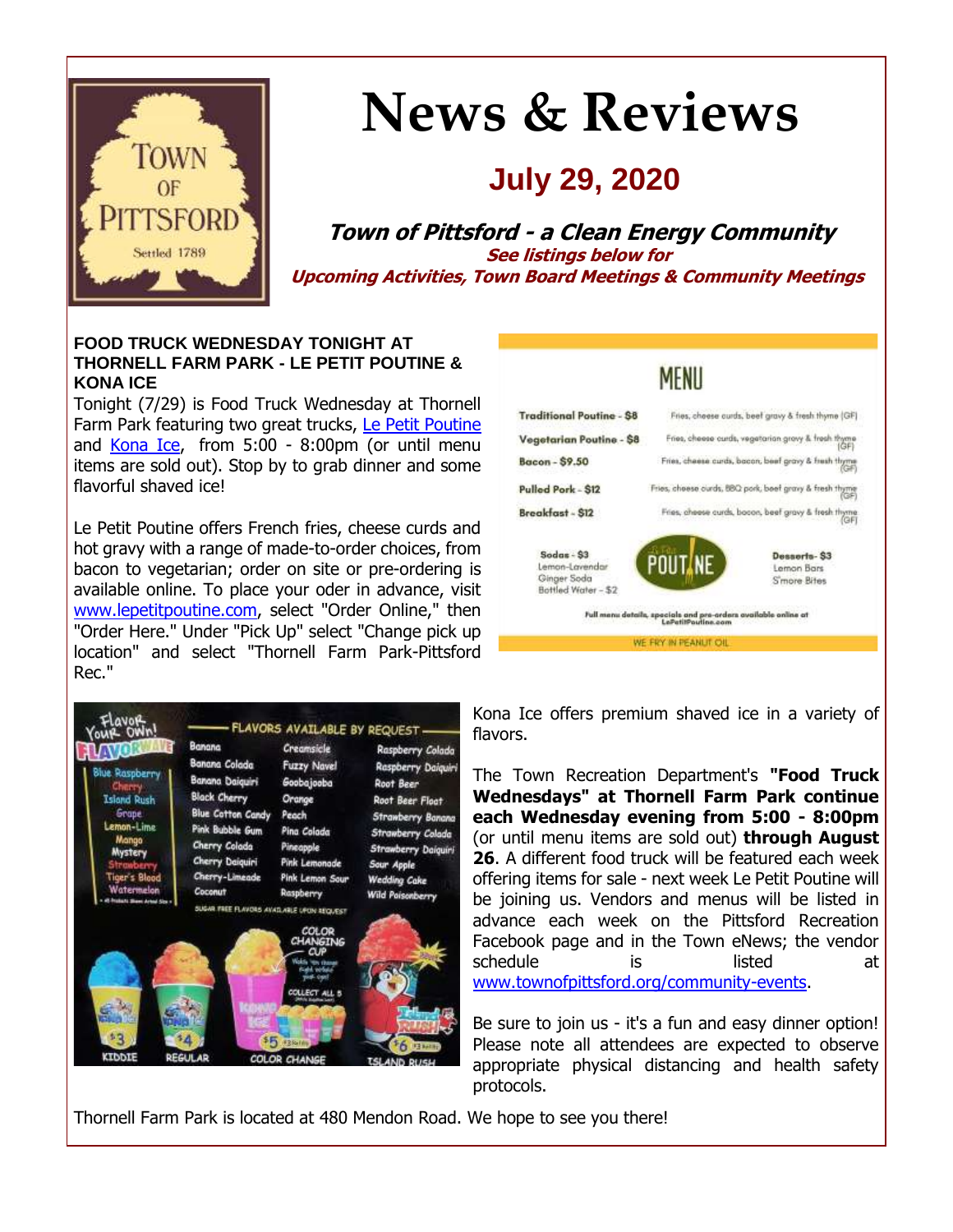#### **DRIVE-IN FAMILY MOVIE NIGHT THIS THURSDAY - ALADDIN AT THORNELL FARM PARK**

Due to COVID-19 health safety and physical distancing requirements, our Family Outdoor Movie Nights have become [Drive-In Family Outdoor Movie](http://r20.rs6.net/tn.jsp?f=001jusKQ5dHf2UEfWJYxtTcY2mL00nnxPCQpNTISczBJpAeG0ouyxIhh8fYtH55VTj0_lyLt0GqK0eJrbswPG1A1Cmq_BdfkjNp2oeSC9mXPkAoUoBQ9M_-KwUeSOM_QHEY-tIfiM-K3ikKyNhM9VTzig_LmFsltoSTZoy3M7vGm2Ng9nFA9VeAk5QfEJ9pEVwVkcH0AhfbNWLj2773N2GVcXkePUnh5R4dOywcPngR78oPlCuSQwjz1B3g8xjQS0t4kI2yP-ybMIeQYlNtFo1apiNL3ZydggEDvco5fQg5-Zd2-exVVDrKHpGtrR7iwzkl&c=pUOxLZTwa6bFMFktCOFGe2PO8W5FZhDIEYWiUqDMNu448DKETvryhg==&ch=6IKs9cJ_BNPS1hMzgva6VH7vz9LVjW5cqPx-X6oqQtXxQS5sG3QhtA==)  [Nights](http://r20.rs6.net/tn.jsp?f=001jusKQ5dHf2UEfWJYxtTcY2mL00nnxPCQpNTISczBJpAeG0ouyxIhh8fYtH55VTj0_lyLt0GqK0eJrbswPG1A1Cmq_BdfkjNp2oeSC9mXPkAoUoBQ9M_-KwUeSOM_QHEY-tIfiM-K3ikKyNhM9VTzig_LmFsltoSTZoy3M7vGm2Ng9nFA9VeAk5QfEJ9pEVwVkcH0AhfbNWLj2773N2GVcXkePUnh5R4dOywcPngR78oPlCuSQwjz1B3g8xjQS0t4kI2yP-ybMIeQYlNtFo1apiNL3ZydggEDvco5fQg5-Zd2-exVVDrKHpGtrR7iwzkl&c=pUOxLZTwa6bFMFktCOFGe2PO8W5FZhDIEYWiUqDMNu448DKETvryhg==&ch=6IKs9cJ_BNPS1hMzgva6VH7vz9LVjW5cqPx-X6oqQtXxQS5sG3QhtA==) at Thornell Farm Park!

The second of our three Thursday evening Drive-In Family Outdoor Movie Nights is this Thursday, July 30 and features *Aladdin* [rated PG]. Shown on a giant inflatable screen, the movie is free and open to the public.



The parking lot will open at 7:00pm and cars will be parked on a first come, first served basis until the lot is full. Movie-goers will be permitted to sit inside of their vehicles or outside in front of their vehicles. Please note attendees must remain in their designated parking/viewing area. Refreshments will not be served so please be sure to bring plenty of snacks along with blankets and lawn chairs if you'd like. Please adhere to social distancing guidelines while at Thornell Farm Park.

The movie will begin at dark (approximately 9:00pm) and the sound will be broadcast over FM radio directions will be on screen before the movie begins. **To make the evening safe and enjoyable for everyone, please note the following guidelines:**

- Park speed limit is 5 mph
- Staff will direct vehicles where to park please remain in your assigned parking spot
- Make sure vehicle lights remain off during the movie parking lights are acceptable when parking or leaving after dark
- Remain in your car or sit in front of your car
- Please don't gather outside of the designated parking/viewing area
- Masks must be worn while walking to & from the bathroom

We're looking forward to a fun night - be sure to join us! And mark your calendar for our other Drive-In Family Outdoor Movie Night: on **August 13 we'll be showing Toy Story 4** [rated G]. Thornell Farm Park is located at 480 Mendon Road.

#### **MASK USE AND PHYSICAL DISTANCING ALLOW LIBRARY TO EXPAND ACCESS**

Please remember to wear a face covering at the Library and observe distancing guidelines

While carefully observing COVID-19 health and safety guidelines determined by New York State, the Pittsford Community Library has gradually reopened with limited hours and services, resuming access to physical materials. The Library is currently open Monday through Thursday from 10:00am - 7:00pm and Fridays from 10:00am - 6:00pm. Our Library staff thanks its patrons for wearing face coverings at all times while in the Library and for observing physical distancing guidelines. Doing so will allow the Library to continue to expand facility hours and increase access to Library materials. These necessary and considerate steps also help ensure the safety of Library staff and community members.

Find complete information about Library hours, services, resources and quidelines at [www.bit.ly/your](http://r20.rs6.net/tn.jsp?f=001jusKQ5dHf2UEfWJYxtTcY2mL00nnxPCQpNTISczBJpAeG0ouyxIhhwfN5pm-64WoEYYNKpO43kDTj-p2LSvA4STlCxappvURIXY0ClILFNZ2WZ0UgHw03K2e8_XeIU4rwfJF_ouhSwE3xgE2-Ai9ANGWgJMWPKSN-3OfcLuycutb6Y7uko5ZmxrcGJ30pe1iTV_7Px9L3CH6S4Gb9RNQWgriz9S-ZIXxTlL_LdQ_tGDaOFkvd9XNkIhIi1TqUMedDKZUMfcMidkJxc0z8AZ1ZlF5aXLdTO1RcmDBgIQ9LInksUx4sTjDOA==&c=pUOxLZTwa6bFMFktCOFGe2PO8W5FZhDIEYWiUqDMNu448DKETvryhg==&ch=6IKs9cJ_BNPS1hMzgva6VH7vz9LVjW5cqPx-X6oqQtXxQS5sG3QhtA==)[library-at-home.](http://r20.rs6.net/tn.jsp?f=001jusKQ5dHf2UEfWJYxtTcY2mL00nnxPCQpNTISczBJpAeG0ouyxIhhwfN5pm-64WoEYYNKpO43kDTj-p2LSvA4STlCxappvURIXY0ClILFNZ2WZ0UgHw03K2e8_XeIU4rwfJF_ouhSwE3xgE2-Ai9ANGWgJMWPKSN-3OfcLuycutb6Y7uko5ZmxrcGJ30pe1iTV_7Px9L3CH6S4Gb9RNQWgriz9S-ZIXxTlL_LdQ_tGDaOFkvd9XNkIhIi1TqUMedDKZUMfcMidkJxc0z8AZ1ZlF5aXLdTO1RcmDBgIQ9LInksUx4sTjDOA==&c=pUOxLZTwa6bFMFktCOFGe2PO8W5FZhDIEYWiUqDMNu448DKETvryhg==&ch=6IKs9cJ_BNPS1hMzgva6VH7vz9LVjW5cqPx-X6oqQtXxQS5sG3QhtA==) The Pittsford Community Library is located at 24 State Street. Patrons may enter the building from the parking lot entrance.

Continued . . .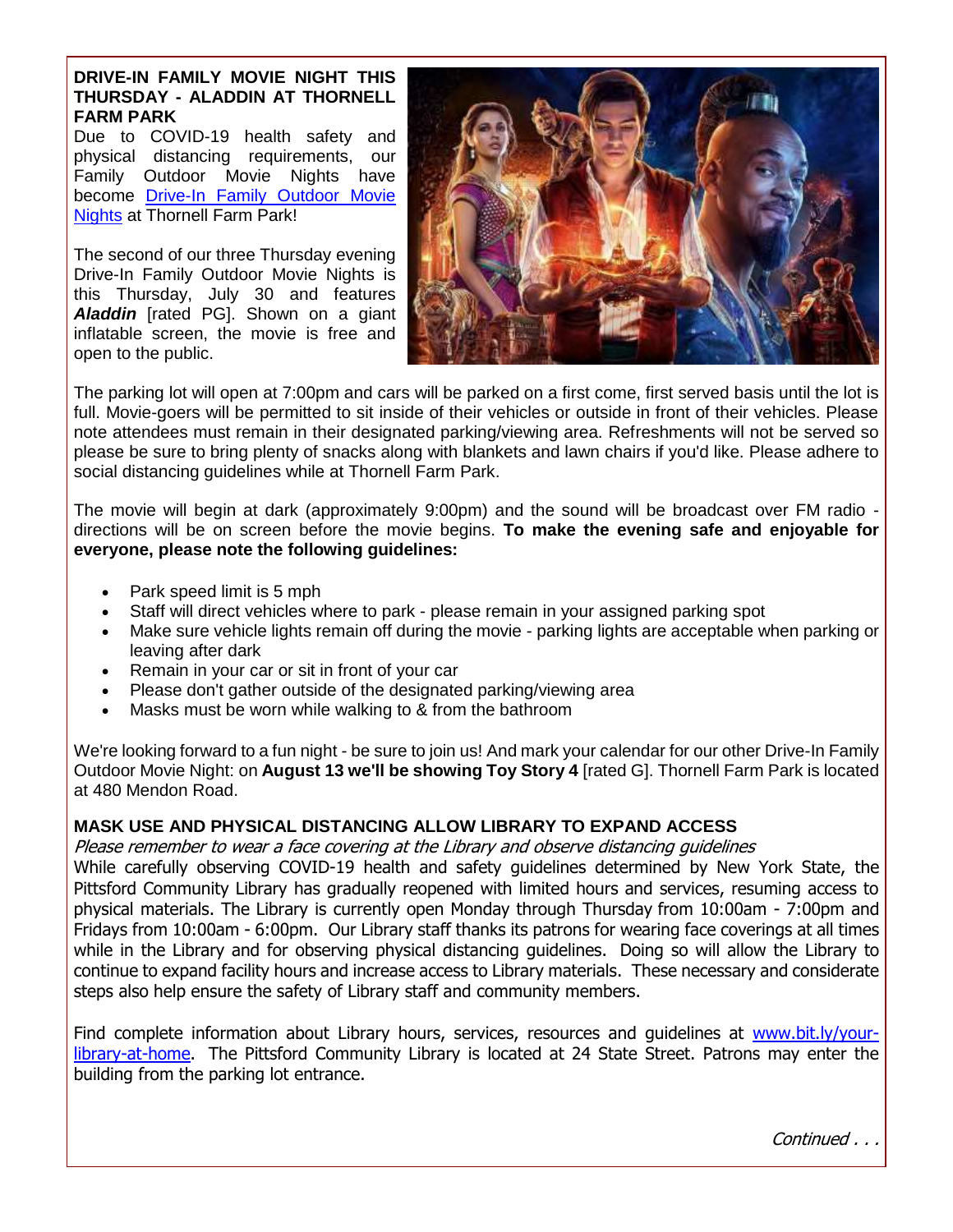**SUTHERLAND & MENDON HIGH SCHOOLS ARE SCHOLAR-ATHLETE SCHOOLS OF DISTINCTION** Pittsford Mendon High School and Pittsford Sutherland High School have been recognized as 2019-2020 Scholar Athlete Schools of Distinction by the New York State Public High School Athletic Association (NYSPHSAA). Only 56 high schools throughout New York State were honored with this award!

To receive a School of Distinction Award, all of a school's varsity teams must qualify for and receive the Scholar-Athlete team award during their respective sports seasons. To be recognized as a Scholar-Athlete team, 75% of a team's roster must average a grade point average (GPA) or 90.0 or greater.

Great job Mendon and Sutherland - congratulations to all of our scholar athletes!

#### **REMINDERS**

#### **PITTSFORD ROTARY FOOD DRIVE IS THIS SATURDAY MORNING, AUGUST 1 Donations will go to Pittsford Food Cupboard to help neighbors in need**

The [Rotary Club of Pittsford](http://r20.rs6.net/tn.jsp?f=001jusKQ5dHf2UEfWJYxtTcY2mL00nnxPCQpNTISczBJpAeG0ouyxIhh76S2JHkB9MCt5equq2-qGHljx4wFwDRZBHUc75QamFeuMpKibulQLcfaO9-LBh7WWgczKHMD3d8kzcL13pnjXMQtniPYE0xCr82JvTEAOjnQL_W3DtCQQzuzZWlTnKy67FeAdUq-ZJ-u1zSx4DyDu8iTmJdgwPZqux0D182AL3VHY0o7ZBu62txBzvmZ0s87DPS4njb10yq8nIwJ8YuIdxFz8GAWlcm4JjkQHH0m3RFEbuarklxZRYOiqdfjBHvGw==&c=pUOxLZTwa6bFMFktCOFGe2PO8W5FZhDIEYWiUqDMNu448DKETvryhg==&ch=6IKs9cJ_BNPS1hMzgva6VH7vz9LVjW5cqPx-X6oqQtXxQS5sG3QhtA==) will conduct a drive-through packaged food drive to benefit the Pittsford Food Cupboard on this Saturday, August 1 from 9:00am to noon at the Pittsford Sutherland High School bus loop on Sutherland Street. Rotarians will be collecting canned and other packaged foods, rain or shine. Click this link for a [list of current Food Cupboard needs.](http://r20.rs6.net/tn.jsp?f=001jusKQ5dHf2UEfWJYxtTcY2mL00nnxPCQpNTISczBJpAeG0ouyxIhh76S2JHkB9MC3DqPaKgx5Igc5gwezKmkGSHLYKWZyLkPACjE2O9p_hQ_dGOwSxy0P9zWaIsa61FgS_A0kqS1PPM8w1_qIEZP4SofcHSga7HnaGH4iNvw7IepFYLDeksRp6s9G4WBzEkV5d5VdMDZmCMHhQEBp6OUrS0UHm-wc7pEOFiflCMiNR96ScTjHhygLa14JCcMqoMqGLlMHCJ73wPLmQW4BZKwlz4n5cK2o_b8eXPhQlQkrkLBXQm0u66OjdLyJdGgENK3cRYrG9GjRY8=&c=pUOxLZTwa6bFMFktCOFGe2PO8W5FZhDIEYWiUqDMNu448DKETvryhg==&ch=6IKs9cJ_BNPS1hMzgva6VH7vz9LVjW5cqPx-X6oqQtXxQS5sG3QhtA==)

Volunteers working will be taking COVID-19 precautionary measures, including wearing face coverings and gloves and maintaining safe distances. The Pittsford Food Cupboard is among the many organizations that benefit from Pittsford Rotary's mission of service to our community and beyond. Please help our Rotarians help those in need if you can. Pittsford Sutherland High School is located at 55 Sutherland Street.

#### **ASL INTERPRETER AT TOWN BOARD MEETINGS**

The Town of Pittsford provides an American Sign Language interpreter at every meeting of the Pittsford Town Board, to interpret for those who need this service.

#### **UPCOMING COMMUNITY ACTIVITIES IN PITTSFORD**

- **Food Truck Wednesdays at Thornell Farm Park**, Wednesday, July 29, featuring poutine (French fries, cheese curds and hot gravy with a range of made-to-order choices, from bacon to vegeterian) from [Le Petit Poutine](http://r20.rs6.net/tn.jsp?f=001jusKQ5dHf2UEfWJYxtTcY2mL00nnxPCQpNTISczBJpAeG0ouyxIhh6JSkG3mguUFGhPPjMMwaT7flTMq1Xcysg5j0BDdSVlVz49oLI035JS37i3AglgcV21-nH_JK2U4owwbB2Jop7XjP-tYdkk7oao4QhkdZ0LdXU1wKrAxR9xn4gFY1HY16RMb5_d2GSMlWzO3ToKJXGNfJItIuMcv4QeAmDabd0j9l1E2MGLrcgte5geBmbQBcfvyK8fAMunGvqifaDLpmQbmdOsEYw4sATbJo2WNUwCu3YqhhszKZZA=&c=pUOxLZTwa6bFMFktCOFGe2PO8W5FZhDIEYWiUqDMNu448DKETvryhg==&ch=6IKs9cJ_BNPS1hMzgva6VH7vz9LVjW5cqPx-X6oqQtXxQS5sG3QhtA==) and premium shaved ice in a variety of flavors from [Kona Ice,](http://r20.rs6.net/tn.jsp?f=001jusKQ5dHf2UEfWJYxtTcY2mL00nnxPCQpNTISczBJpAeG0ouyxIhh6JSkG3mguUFPwJHSh4izL806Pi7EpOFRnU6uEY0SdJ1viLhMZHcMOYmDqBNm95v6Ux8V38asEw-ukpJbuikMMfNIErCyyzbz_bVGwZBAONFz5rvkcUJNd-DJ9bqBryk-9o14tBXM7xHRFf-dddF2B57BcmVU-P1-YkuGY9UOtFeZCIFBXa81wrsKT9FtUdEEtybX__YVA8pTjRapabUq3rapqU4iQDQBQddVl3vr5gr&c=pUOxLZTwa6bFMFktCOFGe2PO8W5FZhDIEYWiUqDMNu448DKETvryhg==&ch=6IKs9cJ_BNPS1hMzgva6VH7vz9LVjW5cqPx-X6oqQtXxQS5sG3QhtA==) 5:00 - 8:00pm (or until menu items are sold out), Thornell Farm Park, 480 Mendon Road. A different food truck is featured each week offering items for sale, check Pittsford Recreation Facebook page and Town eNews each week for food truck and menu; vendor schedule at [www.townofpittsford.org/community-events.](http://r20.rs6.net/tn.jsp?f=001jusKQ5dHf2UEfWJYxtTcY2mL00nnxPCQpNTISczBJpAeG0ouyxIhhzZQt5qtTOtHzkkfWsQKU0A1ch3eYz02Jf1wSF3C9iIQo1V87pNoT8xElFp6sRX1GK8cSR99C2mCXlYkUytS0btgOJW7drhW3lHjJoErT7kvINc7IIGpVTjDYz8XseTSspHpTHxDQ-sbtQF-Zku7qExbke7HAMHq4y6tmo795z0nR0HBC93cpc5V_FaDPf6PmntgQOCLX4vgjuPt1yk4wNEbHUgJQ8JmXpV9Eh9fJ2_xZ-KlhssBRSS9QKkljZ6CtwjNF40Jr718&c=pUOxLZTwa6bFMFktCOFGe2PO8W5FZhDIEYWiUqDMNu448DKETvryhg==&ch=6IKs9cJ_BNPS1hMzgva6VH7vz9LVjW5cqPx-X6oqQtXxQS5sG3QhtA==) The event continues each Wednesday through August 26; participants are expected to observe appropriate health safety and physical distancing practices.
- [Drive-In Family Outdoor Movie Night](http://r20.rs6.net/tn.jsp?f=001jusKQ5dHf2UEfWJYxtTcY2mL00nnxPCQpNTISczBJpAeG0ouyxIhh8XzSTwiKJiWRZW0uq-euwSxm5Kxj9mlUlox_M3JskGg4ZEiEjJflA2u8caWtOiLlybdRTY-U0hX0QW7JAEuFEABPL4ckza7k2cCKvmePquffg72G7yKj45g-UgjcpeiP7VgTALeL8PY1A1cZewAIMe5pBUuqvukDWK5CWxKsN6KVtTmKWI0lRnAi-CYuY7qgdFZttKgbiW2u3mWDCrJEgb-te78LXlDCWV1YynMFA3gXU9mkgMwYnxc8pp38tizAtSJHOiaS7mpnt3HcfbVmK4=&c=pUOxLZTwa6bFMFktCOFGe2PO8W5FZhDIEYWiUqDMNu448DKETvryhg==&ch=6IKs9cJ_BNPS1hMzgva6VH7vz9LVjW5cqPx-X6oqQtXxQS5sG3QhtA==) featuring Aladdin, Thursday, 7/30, at dark, gates open at 7:00pm, Thornell Farm Park, 480 Mendon Road; free and open to the public, bring your own refreshments, please observe health safety and physical distancing measures
- The [Town Summer Concert o](http://r20.rs6.net/tn.jsp?f=001jusKQ5dHf2UEfWJYxtTcY2mL00nnxPCQpNTISczBJpAeG0ouyxIhh1-6iYY7quW-vrLUPvEdN9wRQTCExLE_F603osalEMeyiX5myVHaLqbm_aYAoNxU_rMTfMTmjJiZ2-qxLZ_hTiDh2a2ZP27Z34MCBdtwyFl-COZP6f2uHqTCaPVR-gnlKHvFIxGouhqeo7tucHGr_X0yIYMiYVHZSvU8xDa27mRm7Q9RnsdsQgQoVQ17s82hTWof6i9SCaSLIhQ0Kft5iaWK-SKTE9lSk6fJbhaPjfBc9esqZDqUNN3tOEWk7Undx4KBBEPAFhg-&c=pUOxLZTwa6bFMFktCOFGe2PO8W5FZhDIEYWiUqDMNu448DKETvryhg==&ch=6IKs9cJ_BNPS1hMzgva6VH7vz9LVjW5cqPx-X6oqQtXxQS5sG3QhtA==)riginally scheduled for July 31 has been CANCELED due to COVID-19 coronavirus pandemic health and safety protocols; the concert series is typically held along the canal in Carpenter Park at the Port of Pittsford. Concert for August remain tentatively scheduled. Updates will be posted on the Town events page. [www.townofpittsford.org/community-events.](http://r20.rs6.net/tn.jsp?f=001jusKQ5dHf2UEfWJYxtTcY2mL00nnxPCQpNTISczBJpAeG0ouyxIhhzZQt5qtTOtHzkkfWsQKU0A1ch3eYz02Jf1wSF3C9iIQo1V87pNoT8xElFp6sRX1GK8cSR99C2mCXlYkUytS0btgOJW7drhW3lHjJoErT7kvINc7IIGpVTjDYz8XseTSspHpTHxDQ-sbtQF-Zku7qExbke7HAMHq4y6tmo795z0nR0HBC93cpc5V_FaDPf6PmntgQOCLX4vgjuPt1yk4wNEbHUgJQ8JmXpV9Eh9fJ2_xZ-KlhssBRSS9QKkljZ6CtwjNF40Jr718&c=pUOxLZTwa6bFMFktCOFGe2PO8W5FZhDIEYWiUqDMNu448DKETvryhg==&ch=6IKs9cJ_BNPS1hMzgva6VH7vz9LVjW5cqPx-X6oqQtXxQS5sG3QhtA==)
- [Pittsford Rotary Food Drive,](http://r20.rs6.net/tn.jsp?f=001jusKQ5dHf2UEfWJYxtTcY2mL00nnxPCQpNTISczBJpAeG0ouyxIhhyaBtIgliL3P4s8qtX8P9hXhJhQ8KUaB1tV7rRf8sz808Bd5UA8Ylaqf75y0Tz-JfNPcbpydtYFCfYbiMTMP6fg6eCgeXfbp6zVt5g3tY4vjFsInQBty4fOCZHG5_qUhzTHonQOMgKabUnlWH6fZVhWGuuuTd8Lp5wm0dZ276GtIuPEZ-TqDfXkp1wMvLP2sdxTFyubx9jeGSDQMNlY7hUSsWGLu5fegg-dcIR88FnKlD6imJTKtuF4=&c=pUOxLZTwa6bFMFktCOFGe2PO8W5FZhDIEYWiUqDMNu448DKETvryhg==&ch=6IKs9cJ_BNPS1hMzgva6VH7vz9LVjW5cqPx-X6oqQtXxQS5sG3QhtA==) Saturday, August 1, NOTE REVISED DATE, 9:00am 12noon, Sutherland High School bus loop, 55 Sutherland Street; canned and other packaged goods needed, see [list of Food Cupboard needs here](http://r20.rs6.net/tn.jsp?f=001jusKQ5dHf2UEfWJYxtTcY2mL00nnxPCQpNTISczBJpAeG0ouyxIhh76S2JHkB9MC3DqPaKgx5Igc5gwezKmkGSHLYKWZyLkPACjE2O9p_hQ_dGOwSxy0P9zWaIsa61FgS_A0kqS1PPM8w1_qIEZP4SofcHSga7HnaGH4iNvw7IepFYLDeksRp6s9G4WBzEkV5d5VdMDZmCMHhQEBp6OUrS0UHm-wc7pEOFiflCMiNR96ScTjHhygLa14JCcMqoMqGLlMHCJ73wPLmQW4BZKwlz4n5cK2o_b8eXPhQlQkrkLBXQm0u66OjdLyJdGgENK3cRYrG9GjRY8=&c=pUOxLZTwa6bFMFktCOFGe2PO8W5FZhDIEYWiUqDMNu448DKETvryhg==&ch=6IKs9cJ_BNPS1hMzgva6VH7vz9LVjW5cqPx-X6oqQtXxQS5sG3QhtA==)
- [Pittsford Youth Services Duck Drop Derby,](http://r20.rs6.net/tn.jsp?f=001jusKQ5dHf2UEfWJYxtTcY2mL00nnxPCQpNTISczBJpAeG0ouyxIhh7lfbPh-rJUDVD2DZE9XGXhmpNRMsngjR50bye5TnsYNQa3CIg7nuB_i5Qrtif5U4oh651a1jmrWj8fQ0NPYKjCAJjonW985eHX0m0XrN2K6mI7xm6t7WU2nVTMtq6HWJdoEigbZeaCsPJJg0OkxIsxQ3NJLPrVEN5PQ1SVIiSWYo3werbZmmfFiZR7Fc2NkQKkBZz0k_aHj7Z3EnkAwwGusmP1OYwn_j8lc4x0xmkkLxTMFMQo01D4Ady96oxGh3Q==&c=pUOxLZTwa6bFMFktCOFGe2PO8W5FZhDIEYWiUqDMNu448DKETvryhg==&ch=6IKs9cJ_BNPS1hMzgva6VH7vz9LVjW5cqPx-X6oqQtXxQS5sG3QhtA==) originally scheduled for Friday, 7/17, has been CANCELED for this year; check [www.pittsfordyouthservices.org](http://r20.rs6.net/tn.jsp?f=001jusKQ5dHf2UEfWJYxtTcY2mL00nnxPCQpNTISczBJpAeG0ouyxIhh7lfbPh-rJUDVD2DZE9XGXhmpNRMsngjR50bye5TnsYNQa3CIg7nuB_i5Qrtif5U4oh651a1jmrWj8fQ0NPYKjCAJjonW985eHX0m0XrN2K6mI7xm6t7WU2nVTMtq6HWJdoEigbZeaCsPJJg0OkxIsxQ3NJLPrVEN5PQ1SVIiSWYo3werbZmmfFiZR7Fc2NkQKkBZz0k_aHj7Z3EnkAwwGusmP1OYwn_j8lc4x0xmkkLxTMFMQo01D4Ady96oxGh3Q==&c=pUOxLZTwa6bFMFktCOFGe2PO8W5FZhDIEYWiUqDMNu448DKETvryhg==&ch=6IKs9cJ_BNPS1hMzgva6VH7vz9LVjW5cqPx-X6oqQtXxQS5sG3QhtA==) for updates.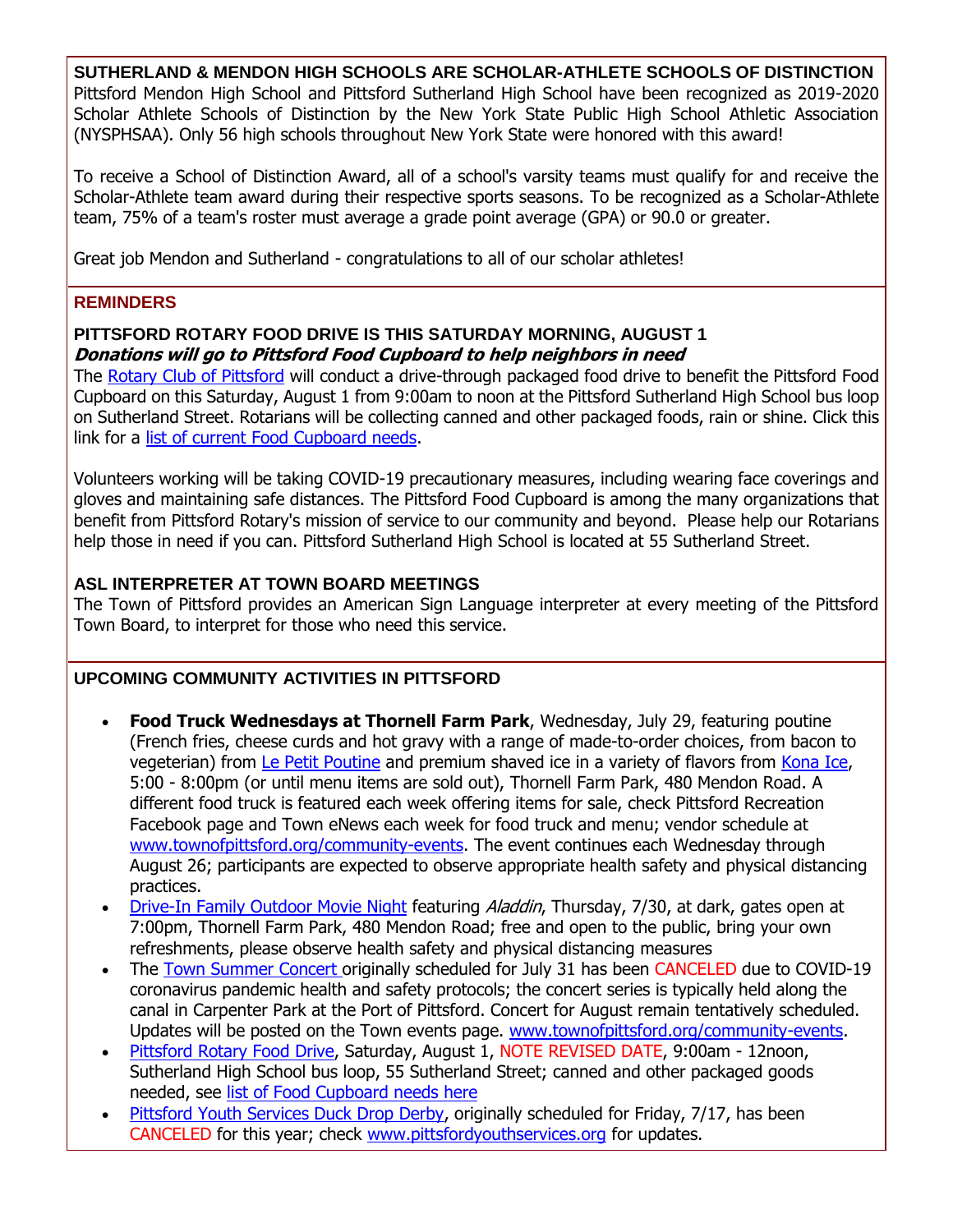[Pittsford Village Farmers Market,](http://r20.rs6.net/tn.jsp?f=001jusKQ5dHf2UEfWJYxtTcY2mL00nnxPCQpNTISczBJpAeG0ouyxIhh0kaiCVwNm7Ql9WXp7yYSvETAxNf-Mq-gqrJZRpS-GCNr9b_yuN7dRN6xRp7FDO95IfIUqLrqPGIZsnCC5LAAPQ998OAEA3kAdUrJayQEr2lGsMBzZmXseVYQKGJKX7NjV2hU5bX09EE7joA3KbbBJihxNGMgjO1ZP2J5pqn-lKYDY9ylXXnxbEy3MYG17GsMspioOooKQDUHmkN8x7Axz0UqPCttW2F5YtTdihRafgbw018rXxwAIMsqaCxyd4nJemRdBXpoTlc&c=pUOxLZTwa6bFMFktCOFGe2PO8W5FZhDIEYWiUqDMNu448DKETvryhg==&ch=6IKs9cJ_BNPS1hMzgva6VH7vz9LVjW5cqPx-X6oqQtXxQS5sG3QhtA==) Saturdays through August 29, 9:00am - 1:00pm, Spiegel Pittsford Community Center, 35 Lincoln Avenue; more info at [www.pittsfordvillagefarmersmarket.org](http://r20.rs6.net/tn.jsp?f=001jusKQ5dHf2UEfWJYxtTcY2mL00nnxPCQpNTISczBJpAeG0ouyxIhh0kaiCVwNm7Ql9WXp7yYSvETAxNf-Mq-gqrJZRpS-GCNr9b_yuN7dRN6xRp7FDO95IfIUqLrqPGIZsnCC5LAAPQ998OAEA3kAdUrJayQEr2lGsMBzZmXseVYQKGJKX7NjV2hU5bX09EE7joA3KbbBJihxNGMgjO1ZP2J5pqn-lKYDY9ylXXnxbEy3MYG17GsMspioOooKQDUHmkN8x7Axz0UqPCttW2F5YtTdihRafgbw018rXxwAIMsqaCxyd4nJemRdBXpoTlc&c=pUOxLZTwa6bFMFktCOFGe2PO8W5FZhDIEYWiUqDMNu448DKETvryhg==&ch=6IKs9cJ_BNPS1hMzgva6VH7vz9LVjW5cqPx-X6oqQtXxQS5sG3QhtA==) or contact [zerowaste@impactearthinc.org.](mailto:zerowaste@impactearthinc.org)

#### **TOWN OF PITTSFORD BOARD MEETINGS**

- **Environmental Board**, Monday, 8/3 NO MEETING
- **Town Board**, Tuesday, 8/4, 6:00pm, ASL interpretation provided, ONLINE ACCESS via Zoom video conferencing; information for accessing and viewing the meeting can be found on page 2 of the meeting agenda; the meeting agenda is posted at least two days prior to the meeting on the Town website here: [www.townofpittsford.org/home-minutes](http://r20.rs6.net/tn.jsp?f=001jusKQ5dHf2UEfWJYxtTcY2mL00nnxPCQpNTISczBJpAeG0ouyxIhhyaBtIgliL3PcZlq6T6e8i1SJo2sjjV33E9Q0K9Z9p7XkmkYEr5HoQzo7u5BhB5SLuiqxmmEKMuEiugAAD6zW-dn6wHwCfTNBY3YvO3TcYNzh9TiYLyP829ewrUE--eLlIzUx5KjCpZe0t92RopH-thflajYnWpzkeRHnTDpeKzFC_C36ptvydLjUo0cCq5U6J2_JLmLV482-tqILc5A81c7H_L-CFIX1DQlptH2Ojv7NjvZtvyw9oaNA8_SdERZag==&c=pUOxLZTwa6bFMFktCOFGe2PO8W5FZhDIEYWiUqDMNu448DKETvryhg==&ch=6IKs9cJ_BNPS1hMzgva6VH7vz9LVjW5cqPx-X6oqQtXxQS5sG3QhtA==)

#### **COMMUNITY MEETINGS CALENDAR**

- [American Legion Rayson-Miller Post 899](http://r20.rs6.net/tn.jsp?f=001jusKQ5dHf2UEfWJYxtTcY2mL00nnxPCQpNTISczBJpAeG0ouyxIhh2yKHtehEaCC-0P6cMnHi2QNxKIJmOlo8AamMwhTb7-ircuHHAPABTDIMya1PQQ8GGnz_PRI_9lHySD8TcEOVc5hs5nVs3Evg-U3fHGmSG0rWZbONOjzM_Aw1hIUXs2Pf5s4usjz5D3kqfwDxV7X_9PyuMBa9pCSYUHhtd8yR2Wz2ioQj3iRjtUHULNfNm1SvaOFxPiZH6-ysq-q5HzyWb7iDghcCFcFbbg5_LM2GhfOuz2g9WCGkVrZa5zq0Y3RZQ==&c=pUOxLZTwa6bFMFktCOFGe2PO8W5FZhDIEYWiUqDMNu448DKETvryhg==&ch=6IKs9cJ_BNPS1hMzgva6VH7vz9LVjW5cqPx-X6oqQtXxQS5sG3QhtA==) TUESDAY MORNING BREAKFAST MEETINGS CANCELED UNTIL FURTHER NOTICE due to COVID-19 coronavirus social distancing requirements. Eligible veterans welcome to join the Post; for [membership information](http://r20.rs6.net/tn.jsp?f=001jusKQ5dHf2UEfWJYxtTcY2mL00nnxPCQpNTISczBJpAeG0ouyxIhh2yKHtehEaCCbOsJhtPh184j-SUTLa7oFzY-fVee6IL8uLoxnC37HKOJgYlQVabmHO30f8oIhv349djHiePMUjlOB1oIKtxteJHHbPjvtCplpVjNwL4VIwIuBHo1Mz_qVtinkWkq5sOuBJ6lVHaljtwbrvIchYokFfevIlq4BRUKanceT6TNsAt9WU0RKWK_SzrVCToMkdqBQLFm0Jv0eTmpi6HGdjXXn5WEfY_zqM4UDQufMKHpw94pjv8VknQZ1HMe52Oi3wJMV9TPJo5gqTc=&c=pUOxLZTwa6bFMFktCOFGe2PO8W5FZhDIEYWiUqDMNu448DKETvryhg==&ch=6IKs9cJ_BNPS1hMzgva6VH7vz9LVjW5cqPx-X6oqQtXxQS5sG3QhtA==) visit the [Rayson-Miller Post website](http://r20.rs6.net/tn.jsp?f=001jusKQ5dHf2UEfWJYxtTcY2mL00nnxPCQpNTISczBJpAeG0ouyxIhh142rCVHyonnKjB0r8FCWAnCgIgr7dFFvsOrGcLqz5OhEBXxNIZSJYmYr2yb3dULUvFsmH-6ZdDbN7M1K6dG9DVqikUM9vlgw1c71t_U0_s5eIWWHRTLIXSVqBIbY8j5rwcFF8aWRFZug2-YVEcnoDoHLuRZjHrUEYDHMMYiBHO5I9PAyhoY1c3Mj03aJFJcnI8Zsdgxv64wg0im9gfm30fY0KjnULgEO_GSdFyTRTvonmTAwIEcX5sWwJbU2Kr5zMTMqBOyJTvKoGySGHqymyXAeZnrTCH1Z0ITxnMELucdym9WCBhLjBzx3uib97K5Ma9vzRpAsQC9QW6P1V39XKI=&c=pUOxLZTwa6bFMFktCOFGe2PO8W5FZhDIEYWiUqDMNu448DKETvryhg==&ch=6IKs9cJ_BNPS1hMzgva6VH7vz9LVjW5cqPx-X6oqQtXxQS5sG3QhtA==)
- [Pittsford Rotary Club,](http://r20.rs6.net/tn.jsp?f=001jusKQ5dHf2UEfWJYxtTcY2mL00nnxPCQpNTISczBJpAeG0ouyxIhhyaBtIgliL3P4s8qtX8P9hXhJhQ8KUaB1tV7rRf8sz808Bd5UA8Ylaqf75y0Tz-JfNPcbpydtYFCfYbiMTMP6fg6eCgeXfbp6zVt5g3tY4vjFsInQBty4fOCZHG5_qUhzTHonQOMgKabUnlWH6fZVhWGuuuTd8Lp5wm0dZ276GtIuPEZ-TqDfXkp1wMvLP2sdxTFyubx9jeGSDQMNlY7hUSsWGLu5fegg-dcIR88FnKlD6imJTKtuF4=&c=pUOxLZTwa6bFMFktCOFGe2PO8W5FZhDIEYWiUqDMNu448DKETvryhg==&ch=6IKs9cJ_BNPS1hMzgva6VH7vz9LVjW5cqPx-X6oqQtXxQS5sG3QhtA==) WEEKLY IN-PERSON MEETINGS CANCELED UNTIL FURTHER NOTICE due to COVID-19 coronavirus social distancing requirements; check the Pittsford Rotary Facebook page for virtual meeting information.
- [Pittsford Art Group M](https://pittsfordartgroup.wordpress.com/?utm_source=eNews+7-29-20&utm_campaign=eNews+07-29-20&utm_medium=email)EETINGS CANCELED UNTIL FURTHER NOTICE due to COVID-19 coronavirus social distancing requirements. For further information, contact PAG president [Margie Mitchell](mailto:mhsmitchell@gmail.com?subject=Pittsford%20Art%20Group%20Meetings%20and%20Membership)

### **Town Facility Closures**

**Spiegel Pittsford Community Center** - building is open for summer day camp and appointments only on weekdays from 8:00am-4:00pm as of Monday, June 29. Senior "Grab N Go" meals will continue every Wednesday. Registration for low-risk activities and virtual programs is underway. See Program Info & Registration link at [www.townofpittsford.org/home-recreation.](http://r20.rs6.net/tn.jsp?f=001jusKQ5dHf2UEfWJYxtTcY2mL00nnxPCQpNTISczBJpAeG0ouyxIhh21mdn2_VjEhwCqNJig6f2aS1SYy2EGzbsTCiZBXB8F2LJRBT4onyASEjBdnUerIgRcvFDVwhOqOdQKIVqdRUUMCpt9CzQebQmfIQdO-iEuUEr1_9j6RiLIu_Pf0Tu07ai3CyvSZkikihsjvdHT2gz9fTL9Y_x03WK4r9wJb9I7XIyim_3xHA4GDE_sd_3lXUw_2wXEqzC4frhqgXx4xpW0CL_d-VQbCmlw8VROW9Tsb7p3cxIhxB20tOCnWfmHdaohr6KfXERcz&c=pUOxLZTwa6bFMFktCOFGe2PO8W5FZhDIEYWiUqDMNu448DKETvryhg==&ch=6IKs9cJ_BNPS1hMzgva6VH7vz9LVjW5cqPx-X6oqQtXxQS5sG3QhtA==) Programs will continue to open as we receive further guidance.

**Pittsford Community Library** - the Library is now open for limited hours and services; enter from the parking lot entrance. Curbside pickup is available on Saturdays. The Library also has many online resources, programs and activities for all ages to enjoy. For current Library hours, services, resources, and other updates, visit the Library's update page at [www.bit.ly/your-library-at-home.](http://r20.rs6.net/tn.jsp?f=001jusKQ5dHf2UEfWJYxtTcY2mL00nnxPCQpNTISczBJpAeG0ouyxIhhwfN5pm-64WoEYYNKpO43kDTj-p2LSvA4STlCxappvURIXY0ClILFNZ2WZ0UgHw03K2e8_XeIU4rwfJF_ouhSwE3xgE2-Ai9ANGWgJMWPKSN-3OfcLuycutb6Y7uko5ZmxrcGJ30pe1iTV_7Px9L3CH6S4Gb9RNQWgriz9S-ZIXxTlL_LdQ_tGDaOFkvd9XNkIhIi1TqUMedDKZUMfcMidkJxc0z8AZ1ZlF5aXLdTO1RcmDBgIQ9LInksUx4sTjDOA==&c=pUOxLZTwa6bFMFktCOFGe2PO8W5FZhDIEYWiUqDMNu448DKETvryhg==&ch=6IKs9cJ_BNPS1hMzgva6VH7vz9LVjW5cqPx-X6oqQtXxQS5sG3QhtA==) For virtual children's programming check the Library's Facebook page [www.facebook.com/PittsfordLibrary/.](http://r20.rs6.net/tn.jsp?f=001jusKQ5dHf2UEfWJYxtTcY2mL00nnxPCQpNTISczBJpAeG0ouyxIhh2s1lt2vrwhUt-5Mk2W2RG1Zh36G9yA2qP9Nruv5sb6JC8w6366D1fQ5gWQa65RWqk7SOedQCixZ7DMXXvF66NtgSQ-22smJOtjQW_qmMkjNudzG1JC021OxskRGstvcoiAbdQq2VbjQWIjwEMIeIfI=&c=pUOxLZTwa6bFMFktCOFGe2PO8W5FZhDIEYWiUqDMNu448DKETvryhg==&ch=6IKs9cJ_BNPS1hMzgva6VH7vz9LVjW5cqPx-X6oqQtXxQS5sG3QhtA==) The Book Drop return area is open; please only deposit returned books, donations are not being accepted at this time. Regular due dates for all materials have resumed; check your receipt or your Library account for exact due dates. Curbside pickup of Library materials is available for Monroe County Library System cardholders.

**Town Hall** is open to residents by appointment only; in-person meetings will be limited and allowed only when absolutely necessary. Calls should be made to the department related to the inquiry. Town Hall remains staffed to handle business online and by mail, phone, email and the "drop slot" to the right of the front door of Town Hall.

**Town Clerk:** All services of the Town Clerk are available online, by mail, phone and email. If necessary, an appointment can be arranged. Contact at 248-6214 or Idillon@townofpittsford.org, mail materials to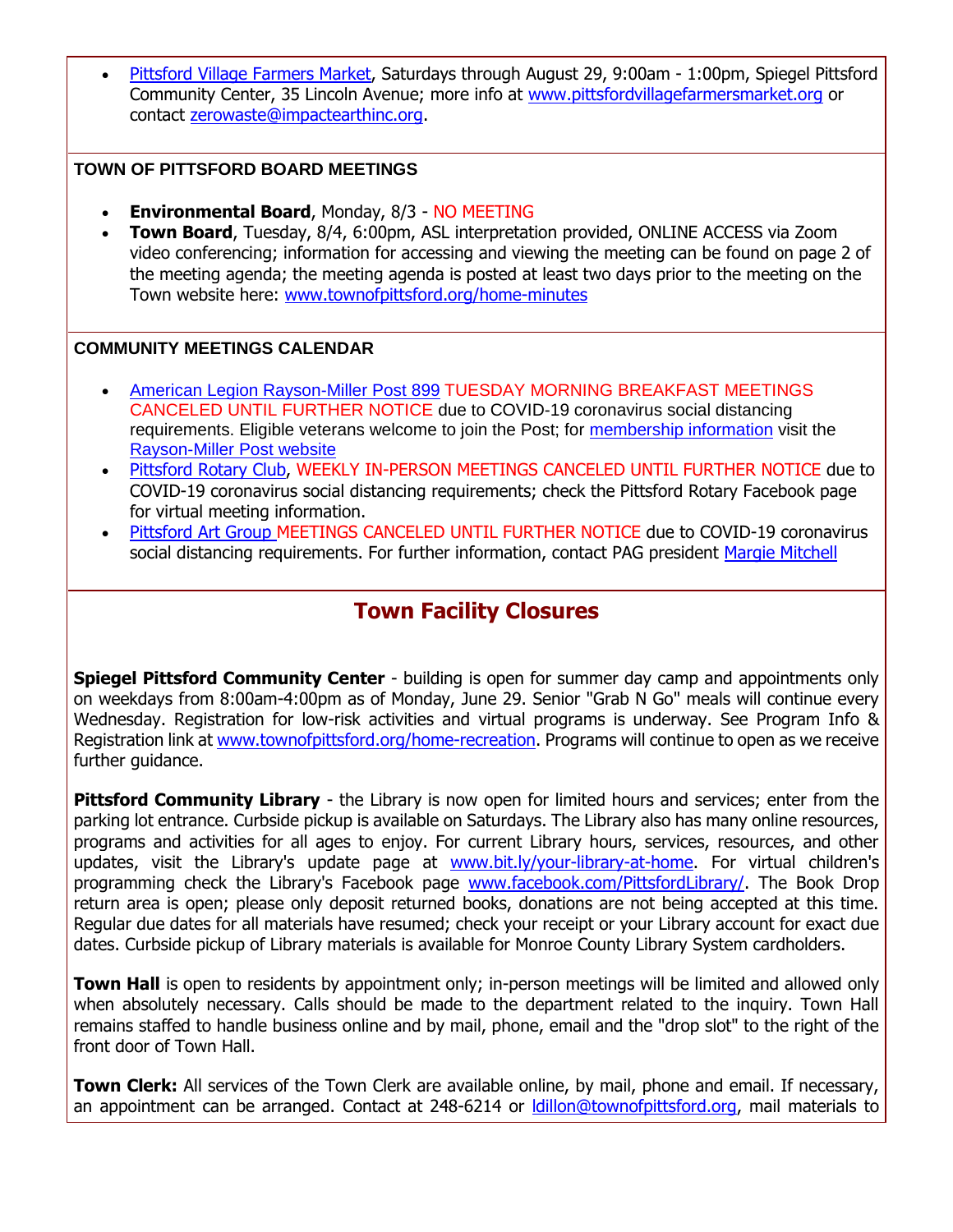Pittsford Town Clerk's Office, 11 South Main Street, Pittsford NY 14534. Services info at [www.townofpittsford.org/home-clerk.](http://r20.rs6.net/tn.jsp?f=001jusKQ5dHf2UEfWJYxtTcY2mL00nnxPCQpNTISczBJpAeG0ouyxIhh1ofVeK7mX5NP7FB0X3QGEfM2E4ALSdfho03ajp6HE0cHYg4XHOumR9uWOQIygjedmoBjx4Ga0_KYBtxi78OEp7yQqwMl0bB7DxAcVLAUZ8RjkY1PMnDlfVKgvKoJHWXwTBeLA2t9pJVpa6BWyTLdnwP4eSqpI9f-O8UTgYjOZk_HeM47Q-mJSU2Ob47qfc0uuF-CuXVLverZfrs2CCeif9Zz98siASKTZr737slpsgVxUijOM_5rd4zJBYCJp5klg==&c=pUOxLZTwa6bFMFktCOFGe2PO8W5FZhDIEYWiUqDMNu448DKETvryhg==&ch=6IKs9cJ_BNPS1hMzgva6VH7vz9LVjW5cqPx-X6oqQtXxQS5sG3QhtA==)

**Town Court:** As of July, Pittsford Town Court sessions are being scheduled on a limited basis. Those scheduled to report to Court will be notified by mail in advance. Town Court staff are available via phone and email Monday - Friday from 9:00am - 5:00pm; call (585) 248-6238 or email at [pdromgoole@townofpittsford.org.](mailto:pdromgoole@townofpittsford.org) Visitors must follow appropriate health safety and social distancing requirements for Court appearances and Court Office visits.

**All Town Playgrounds:** residents may use Town playgrounds at their own risk, as it is not possible for the Town to keep equipment appropriately sanitized after every use. Those using Town playgrounds are expected to observe COVID-19 social distancing and hygiene protocols.

**All Town Parks:** all Town parks are open; all courts are open, all athletic fields are open to groups of 25 individuals or less, and all trails and walkways are accessible. Those using Town parks are expected to observe COVID-19 social distancing and hygiene protocols.

**Thornell Farm Park:** the park is open and per State requirements, all grass and turf sports fields are open to group activities of 25 individuals or less; the tennis courts, trails, walkways and the playground are open to residents. COVID-19 social distancing and hygiene protocols are required.

**King's Bend Park Lodges:** the lodges are open for reservations; per State and Federal governments all COVID-19 safety guidelines must be followed while at the lodges. Lodge capacities will adhere to New York State COVID-19 guidelines. Please note COVID-19 social distancing and hygiene protocols are required.

**The Mile Post School:** the building is closed to the public until further notice, as the site is being used as a Public Works crew operation center.

**Building Department:** As of May 15, 2020 the Governor has begun the phased reopening of New York State. The Town of Pittsford and the surrounding Finger Lakes region have met the criteria set by the Governor to reopen. Construction is included in Phase 1 of the reopening plan. As construction moves forward, all COVID-19 safety guidelines set by the State and Federal governments must be followed while on the job site. To protect the community and limit the spread of COVID-19, the Town of Pittsford has altered accordingly its inspection and permitting procedures. See the Town of Pittsford COVID-19 Building Inspection Procedures for details; additional information can be found here: New York State Construction Guidelines. For more information contact Town of Pittsford Building Inspector Mark Lenzi at [mlenzi@townofpittsford.org](mailto:mlenzi@townofpittsford.org?subject=COVID-19%20Construciton%20Information) or call the Town Building Department at 585-248-6265.

**Town Public Works** - Highway, Sewer and Parks Departments: All operations continue. Crews in these departments are following hygiene and social distancing protocols in light of the COVID-19 threat.

#### **Monroe County Services at Town facilities:**

The County has suspended until further notice Passport Services at Town Hall and Mobile DMV service at Pittsford Town Court. Per the NYS Department of Motor Vehicles, all driver licenses, learner permits, nondriver identification cards, vehicle registrations and vehicle inspections scheduled to expire on or after March 1, 2020 are extended until further notice and all temporary registration documents are valid until further notice. This extension does NOT apply to insurance coverage - motor vehicle liability insurance coverage must be maintained at all times during the extension period. Find updated information for Monroe County DMV here [https://www2.monroecounty.gov/clerk-COVID-19.](http://r20.rs6.net/tn.jsp?f=001jusKQ5dHf2UEfWJYxtTcY2mL00nnxPCQpNTISczBJpAeG0ouyxIhh715fy7UchjQhCEj9s93zLVLAZl71WZCi65mvY0IdFj6kEofklLTsqOvW8b0A0dSl9ENbuRWKY80HEzEkd7xSVq2aUS7fa-ms3BkB575o57IFSqFqmsG64FZFe2C3pSmrMODq-tG7TJATvHTTWa2-NkryZFf5C34BQQurxWd4d8FU7vKcF9L-aTKjUzxDyxoq9xpx5YgBTowqeO25wwWER1WCfvKw_bROhjl_2h1XXIswF8IcEqaHT2DjbI0wc6fTHcxXN9HtjIT&c=pUOxLZTwa6bFMFktCOFGe2PO8W5FZhDIEYWiUqDMNu448DKETvryhg==&ch=6IKs9cJ_BNPS1hMzgva6VH7vz9LVjW5cqPx-X6oqQtXxQS5sG3QhtA==)

Further information and updates can be found at [www.townofpittsford.org/covid-19info.](http://r20.rs6.net/tn.jsp?f=001jusKQ5dHf2UEfWJYxtTcY2mL00nnxPCQpNTISczBJpAeG0ouyxIhh7sKZlmo1050dx5epERxuCLb0uPEZppMmVT1uf6C5UNFYjKX2GB3iDido4BHi6lddgFWXXyDXlk4B_y4xGCXev1-HDGHMlAjCCUTa8iME9a559tIcZArZkHXlnMs6EvrGhJDNE3S4NJ9OtkLew5qCpim6CjdmRtx9n06bYmsQhZzs3vGLyf9mzpWHgu3SWD8WiOSXvgRK6e8THlDQrdOtnh56Y8FURSNm29glr_SyWHIett9zjkMDdcKFL0AqOlbog==&c=pUOxLZTwa6bFMFktCOFGe2PO8W5FZhDIEYWiUqDMNu448DKETvryhg==&ch=6IKs9cJ_BNPS1hMzgva6VH7vz9LVjW5cqPx-X6oqQtXxQS5sG3QhtA==)